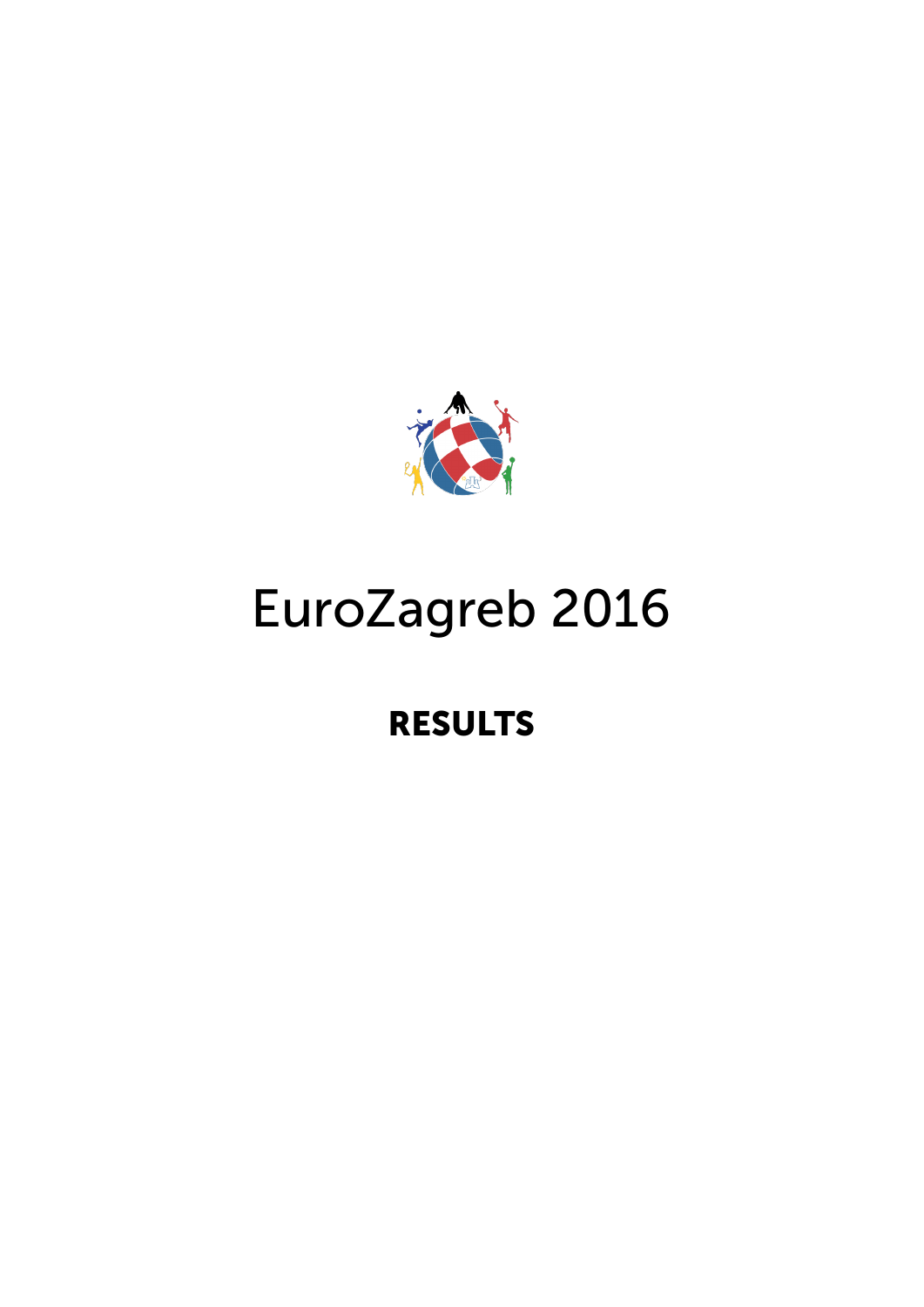# BASKETBALL FEMALE

## Thursday, 09.06.2016.

| American University of Kuwait    | <b>Faculty of Agriculture</b>  | 27:69 |  |
|----------------------------------|--------------------------------|-------|--|
| Faculty of Graphic Arts          | <b>Faculty of Agriculture</b>  | 23:32 |  |
| Friday, 10.06.2016.              |                                |       |  |
| <b>University College London</b> | American University of Kuwait  | 40:4  |  |
| University College London        | <b>Faculty of Agriculture</b>  | 10:42 |  |
| American University of Kuwait    | <b>Faculty of Graphic Arts</b> | 0:20  |  |
| Saturday, 11.06.2016.            |                                |       |  |
| University College London        | <b>Faculty of Graphic Arts</b> | 15:31 |  |

## Final rankings

#### 1. Faculty of Agriculture

- 2. Faculty of Graphic Arts
- 3. University College London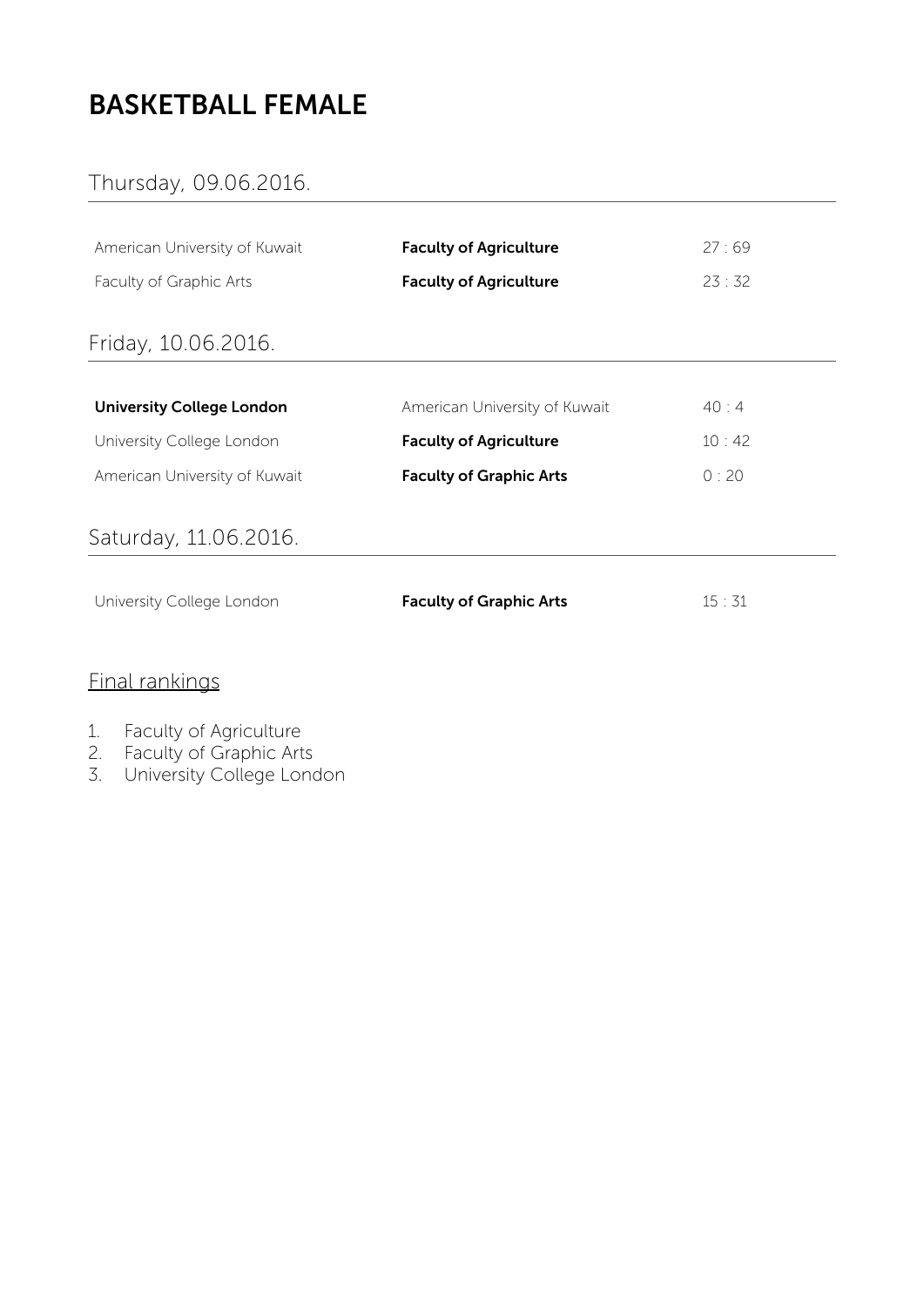# BASKETBALL MALE

## Thursday, 09.06.2016.

| <b>Zagreb School of Economics and</b><br>Management | <b>Blom Bank</b>                  | 61:47 |
|-----------------------------------------------------|-----------------------------------|-------|
| Libertas International University                   | Audi Bank                         | 35:55 |
| Friday, 10.06.2016.                                 |                                   |       |
| <b>Paris University 7</b>                           | Libertas International University | 58:37 |
| <b>Universidad Madrid</b>                           | <b>Blom Bank</b>                  | 46:35 |
| <b>Paris University 7</b>                           | Audi Bank                         | 47:28 |
| Zagreb School of Economics and<br>Management        | <b>Universidad Madrid</b>         | 50:69 |

#### Saturday, 11.06.2016.

| Universidad Madrid                           | Audi Bank                                    | $42 \cdot 51$      |
|----------------------------------------------|----------------------------------------------|--------------------|
| <b>Paris University 7</b>                    | Zagreb School of Economics and<br>Management | 68:39              |
| Zagreb School of Economics and<br>Management | Universidad Madrid                           | 51 : 55 (overtime) |
| <b>Paris University 7</b>                    | Audi Bank                                    | $43 \cdot 34$      |

- 1. Paris University 7
- 2. Audi Bank
- 3. Universidad Madrid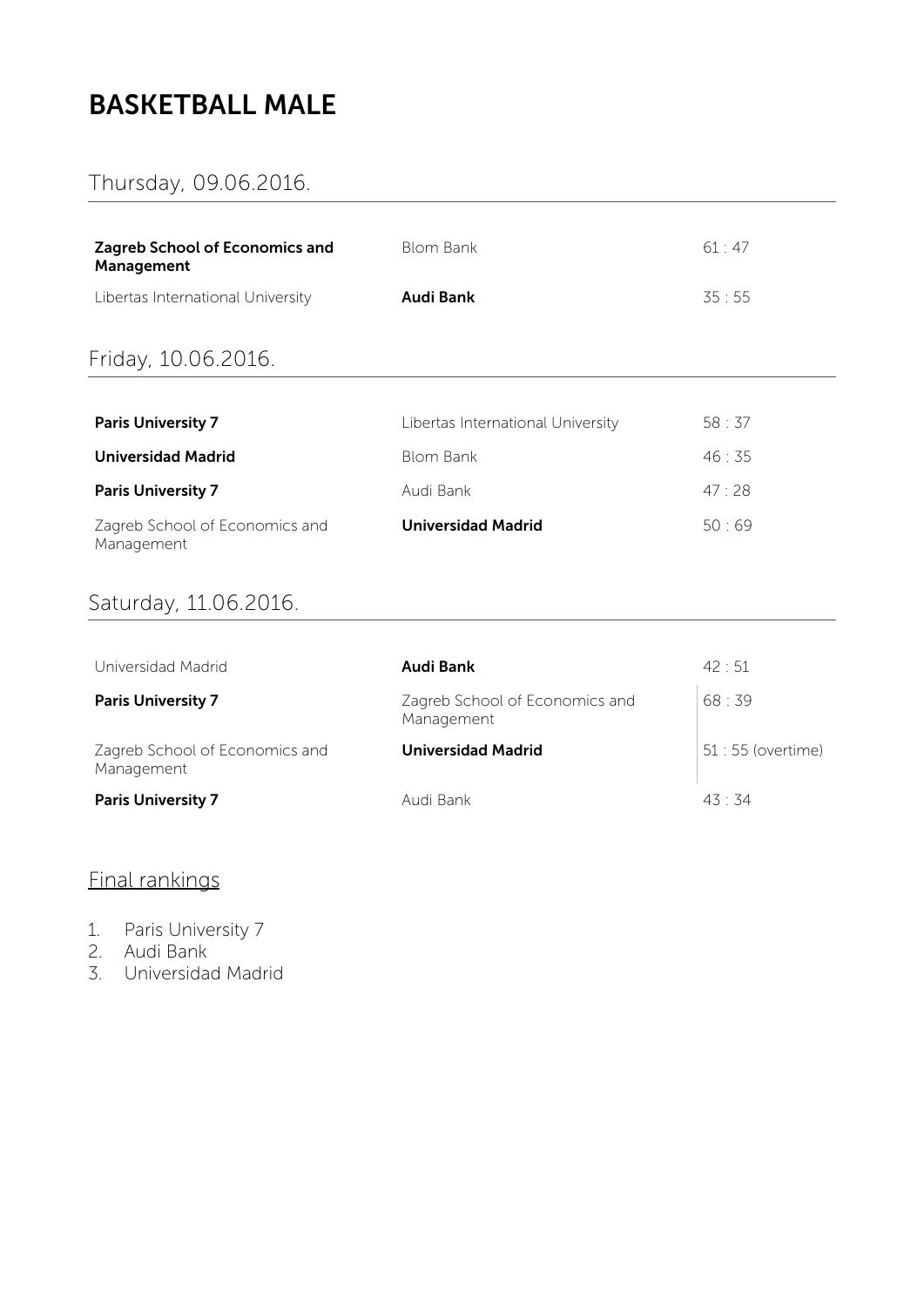# **CHESS**

- 1. Andrija Jergović, Faculty of Economics and Business
- 2. Karlo Mijić, Faculty of Graphic Arts
- 3. Josip Torić, Faculty of Graphic Arts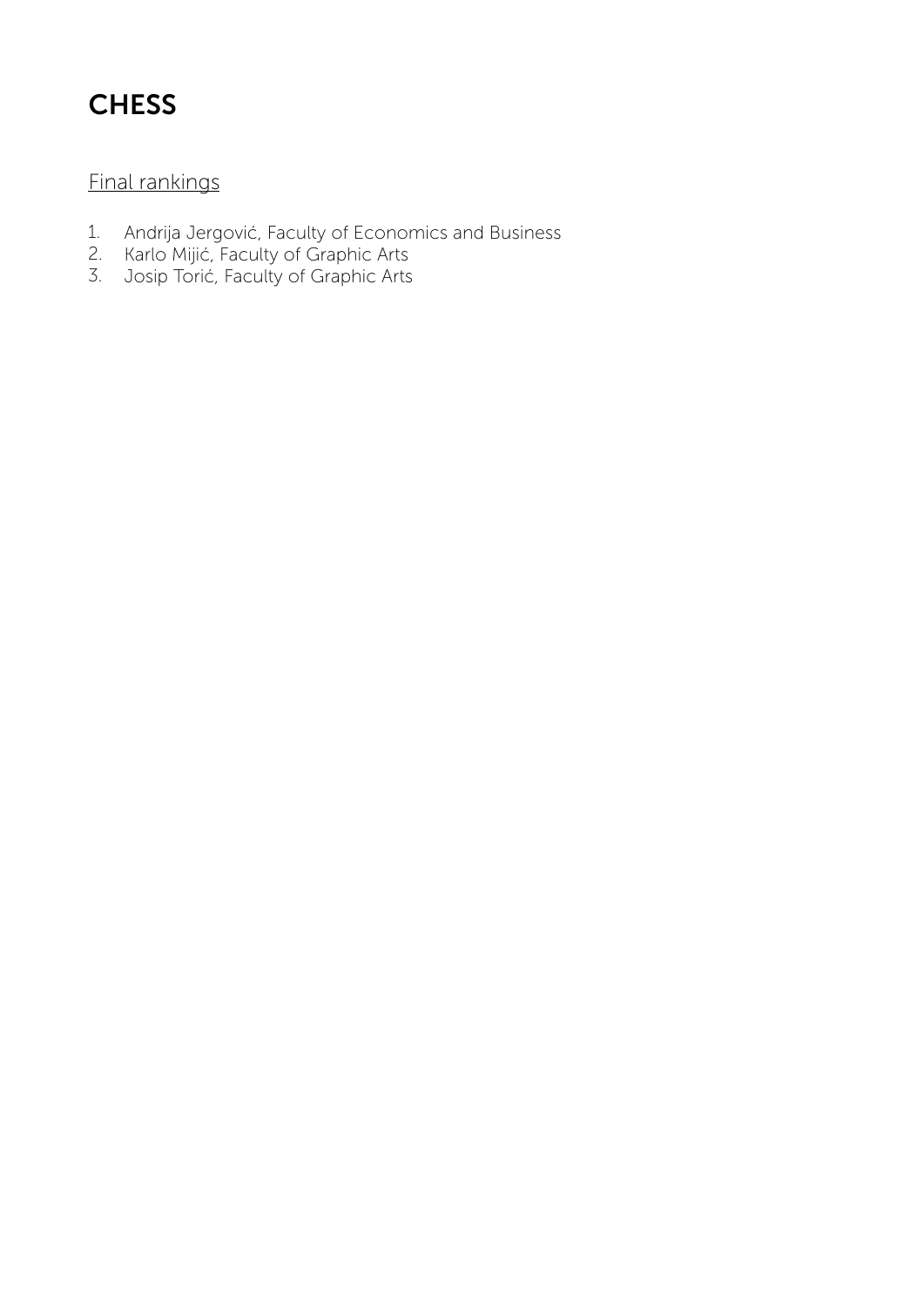## FUTSAL MALE

#### Thursday, 09.06.2016.

Faculty of Economics and Business Libertas International University American University of Kuwait American University of Kuwait

| <b>RRIF School of Financial Management</b> | 0:1          |
|--------------------------------------------|--------------|
| Faculty of Law                             | $-3 \cdot 1$ |
| RRIF School of Financial Management        | 3:0          |
| <b>Faculty of Economics and Business</b>   | 1.5          |

#### Friday, 10.06.2016.

| Universita degli Studi di Milano  | Universite de Cergy Pontoise               | 0:3         |
|-----------------------------------|--------------------------------------------|-------------|
| The American University in Kosovo | American University of Kuwait              | 2:1         |
| Universite de Cergy Pontoise      | Faculty of Law                             | 0:1         |
| Universita degli studi di Milano  | <b>Libertas International University</b>   | 1:8         |
| The American University in Kosovo | <b>RRIF School of Financial Management</b> | $\bigcap$ 1 |
| Universita degli Studi di Milano  | Faculty of Law                             | 0:5         |
| Faculty of Economics and Business | The American University in Kosovo          | 2:3         |
| Universite de Cergy Pontoise      | <b>Libertas International University</b>   | 2:3         |

#### Saturday, 11.06.2016.

| <b>RRIF School of Financial Management</b> | Faculty of Law                      | $4 \cdot 1$             |
|--------------------------------------------|-------------------------------------|-------------------------|
| <b>Libertas International University</b>   | The American University in Kosovo   | $3:3(7:6 \text{ pens})$ |
| <b>Faculty of Law</b>                      | The American University in Kosovo   | 4:3                     |
| <b>Libertas International University</b>   | RRIF School of Financial Management | 6:1                     |

- 1. Libertas International University
- 2. RRiF School of Financial Management
- 3. Faculty of Law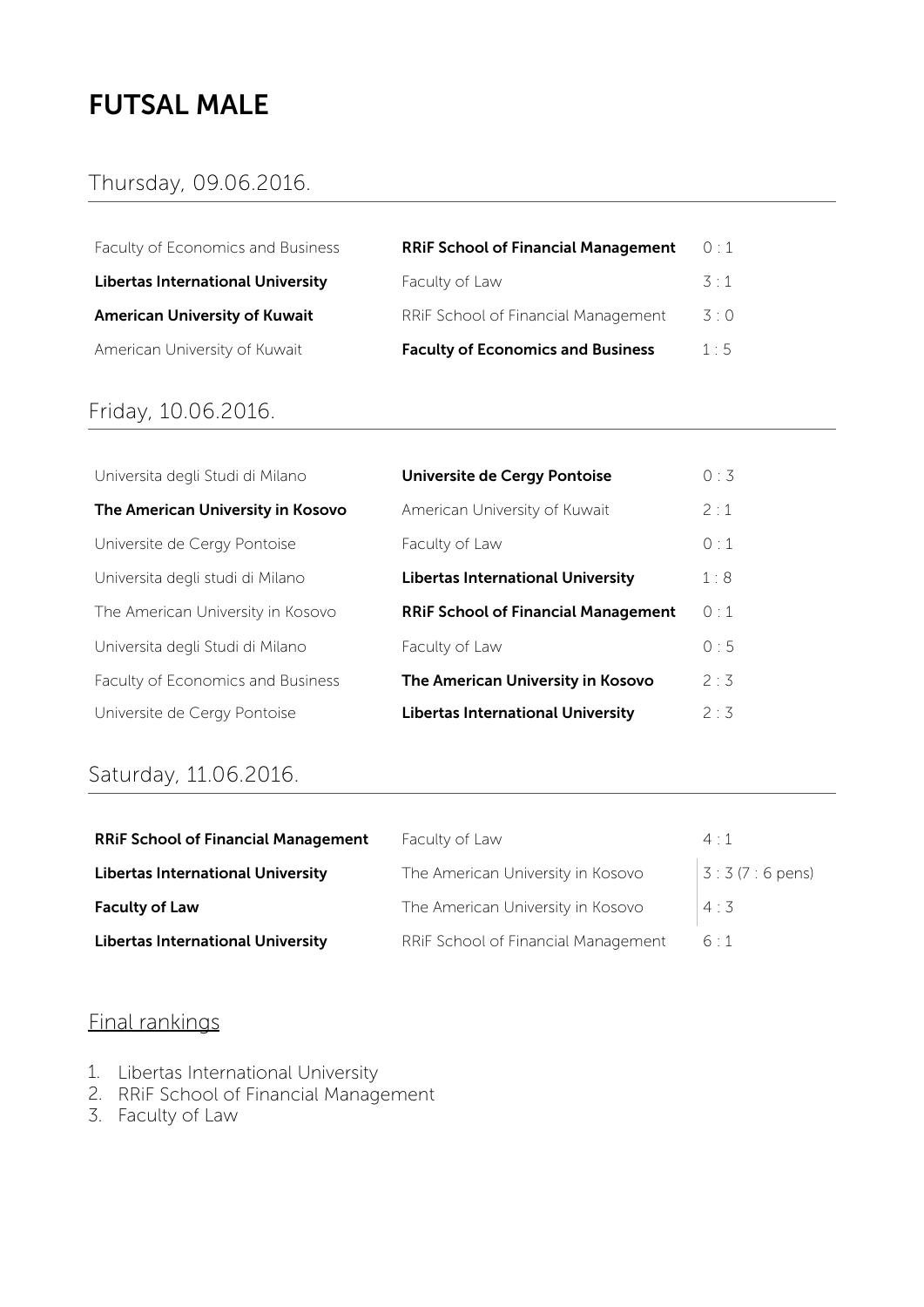# TABLE TENNIS FEMALE

- 1. Anamarija Horvat
- 2. Ana Kolar
- 3. Sandra Ninot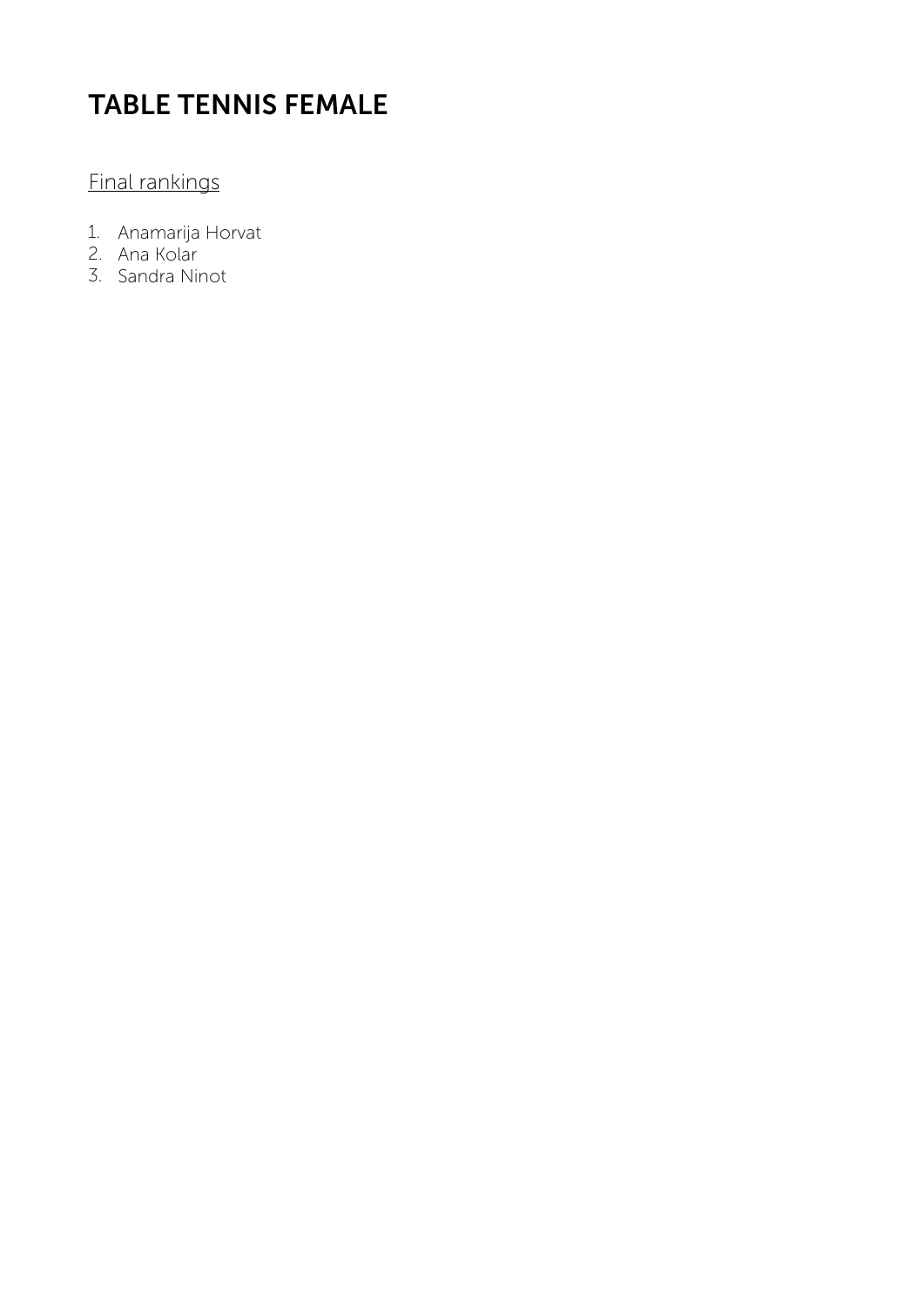# TABLE TENNIS MALE

- 1. Dominik Varga
- 2. Kevin Heydens
- 3. Martin Gojun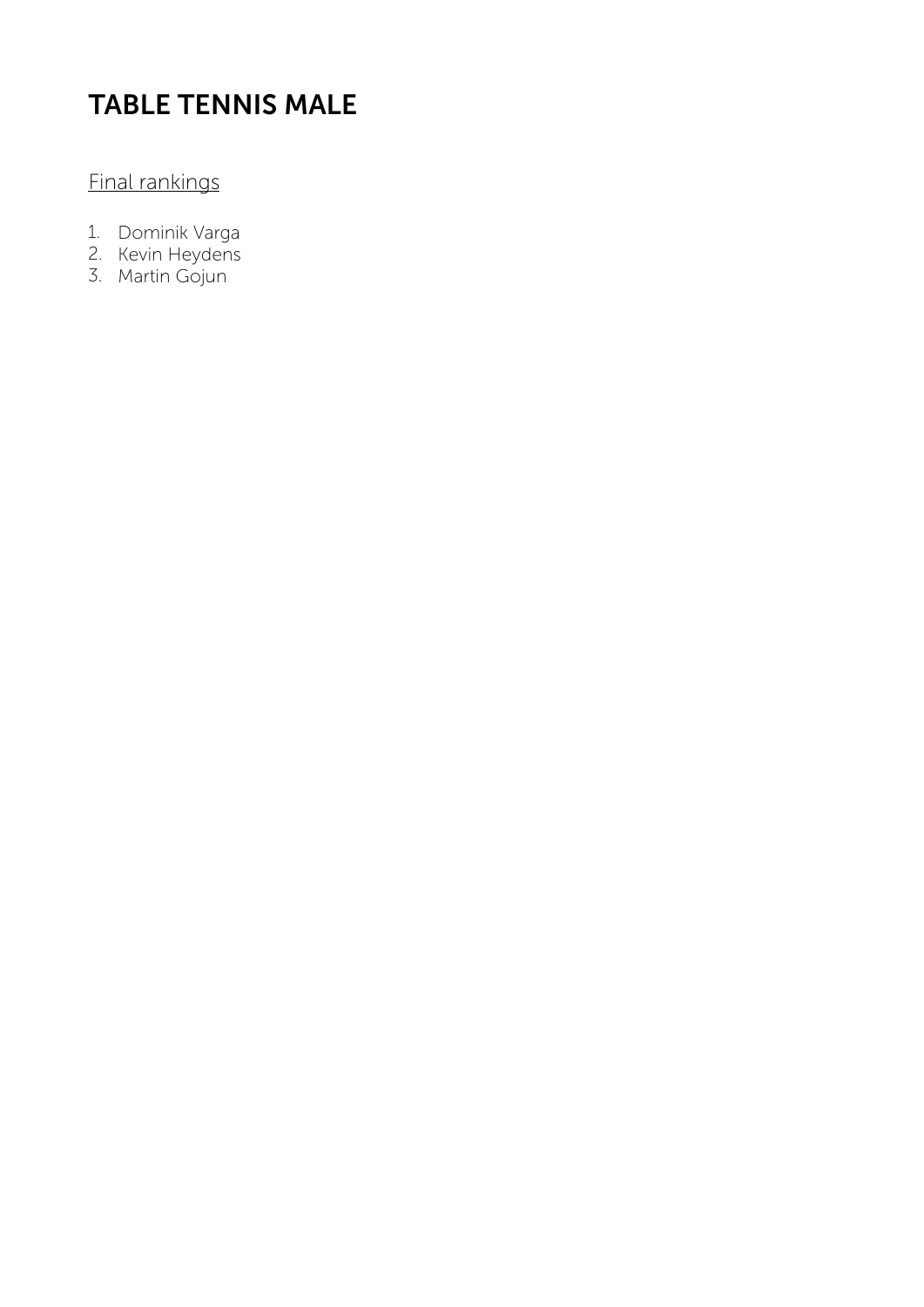# TENNIS MALE

- 1. Emir Aliti, Effectus University
- 2. Kristian Mikec, Effectus University
- 3. Ambrozije Letica, Effectus University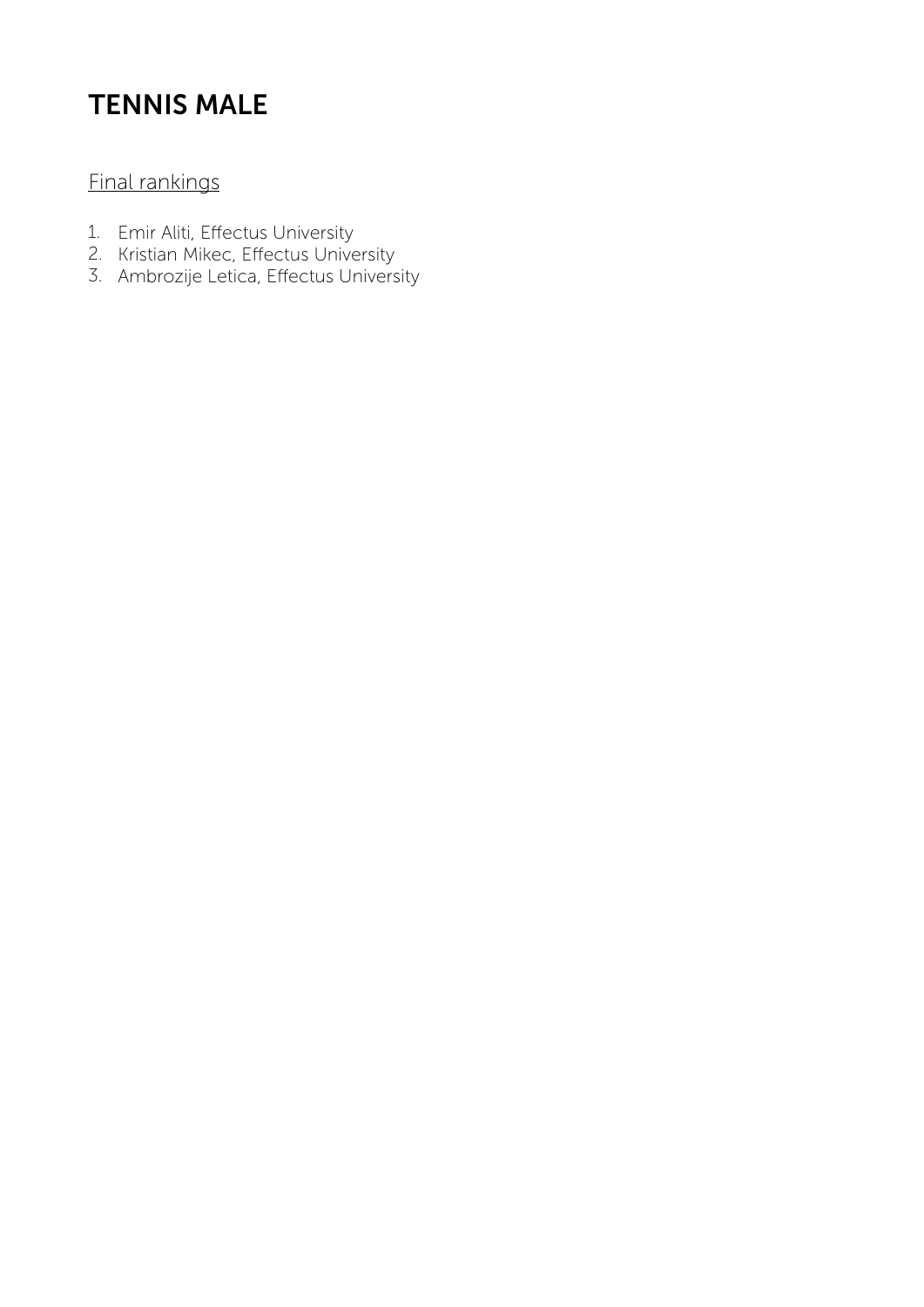# VOLLEYBALL FEMALE

#### Friday, 10.06.2016.

| <b>Faculty of Electrical Engineering and</b><br>Computing | Faculty of Economics and Business | 2.0              |
|-----------------------------------------------------------|-----------------------------------|------------------|
| <b>Libertas International University</b>                  | American University of Kuwait     | $2 \cdot \Omega$ |

#### Saturday, 11.06.2016.

| <b>Faculty of Electrical Engineering and</b><br>Computing | Libertas International University                         | 2:0         |
|-----------------------------------------------------------|-----------------------------------------------------------|-------------|
| <b>Libertas International University</b>                  | Faculty of Economics and Business                         | 2:0         |
| American University of Kuwait                             | <b>Faculty of Electrical Engineering and</b><br>Computing | 0:2         |
| <b>Faculty of Economics and Business</b>                  | American University of Kuwait                             | $2 \cdot 0$ |

- 1. Faculty of Electrical Engineering and Computing
- 2. Libertas International University
- 3. Faculty of Economics and Business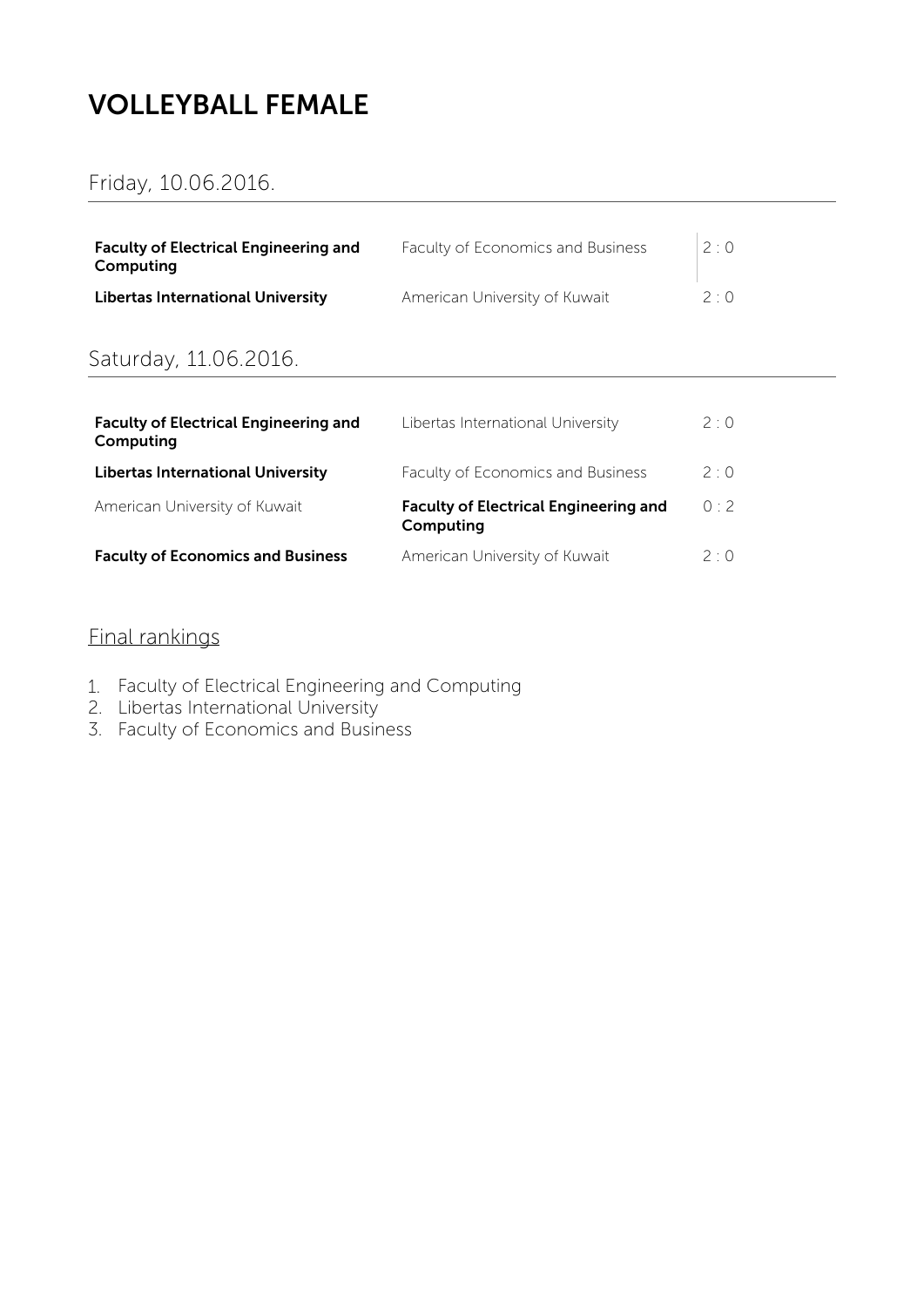# VOLLEYBALL MALE

#### Saturday, 11.06.2016.

| American University of Kuwait            | Trnje team                               | 0.2              |
|------------------------------------------|------------------------------------------|------------------|
| Trnje team                               | <b>Faculty of Economics and Business</b> | 0.2              |
| <b>Faculty of Economics and Business</b> | American University of Kuwait            | $2 \cdot \Omega$ |

- 1. Faculty of Economics and Business
- 2. Trnje team
- 3. American University of Kuwait